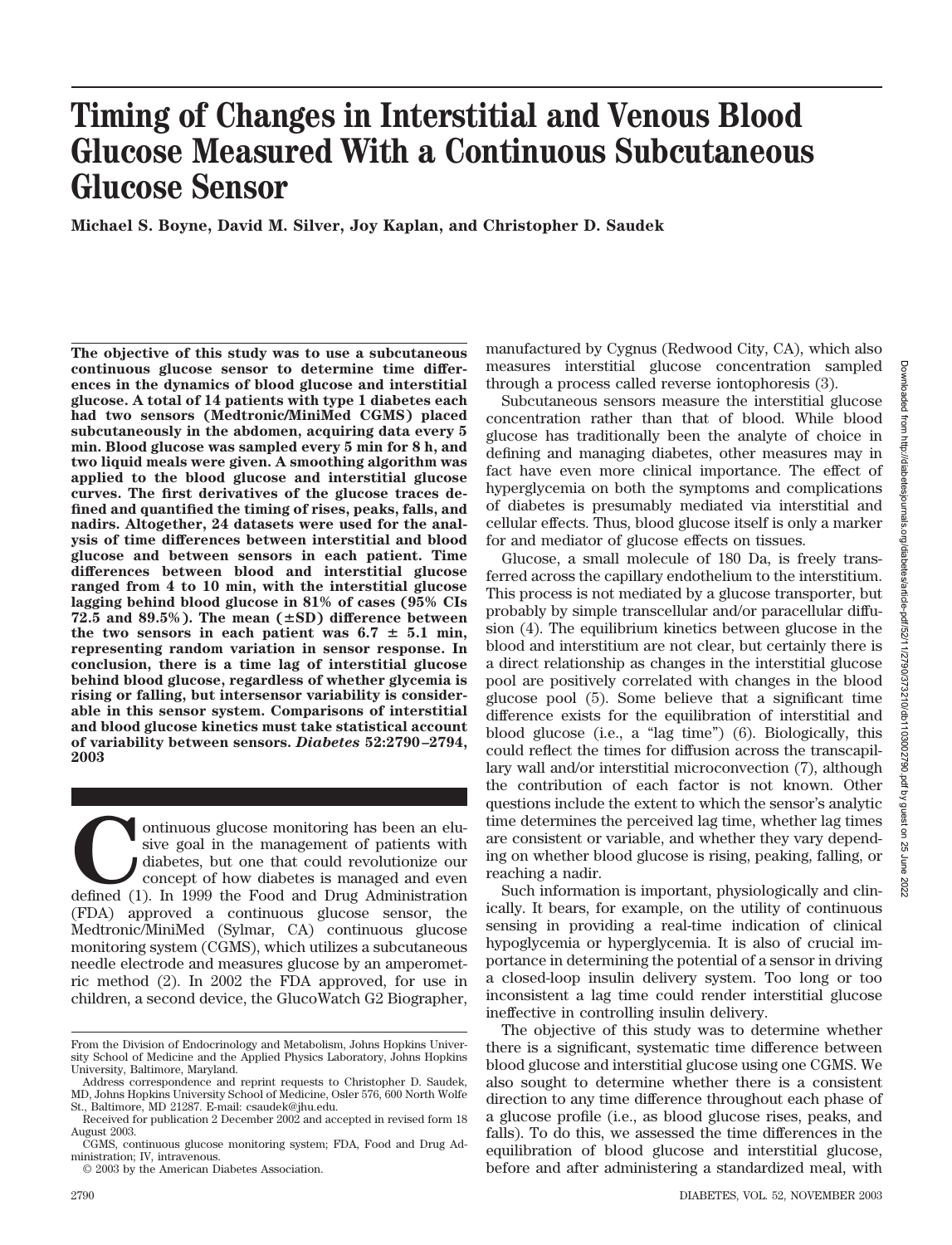**M.S. BOYNE AND ASSOCIATES**

simultaneously measured with frequent intravenous blood sampling and two continuous subcutaneous sensors.

### **RESEARCH DESIGN AND METHODS**

Subjects. Fourteen subjects with type 1 diabetes (8 men and 6 women) were recruited from the diabetes clinic. Mean age was 45 years and mean  $HbA_{1c}$ was  $8.0\%$  (normal  $\leq 6.1\%$ ). The institutional review board at the Johns Hopkins University School of Medicine (i.e., Joint Committee on Clinical Investigation) approved the protocol, and written consent was obtained from all participants.

**Sensor.** The CGMS sensor was used (2). It is an electrochemical sensor with glucose oxidase immobilized to an electrode. The sensor is attached to a sterile 22-gauge needle that is removed after sensor insertion in the subcutaneous tissue. Interstitial glucose is converted at the glucose oxidase interface to produce hydrogen peroxide, which is oxidized, producing an amperometric signal at the platinum/anodic electrode. The generation of this signal is proportional to the glucose concentration in interstitial fluid. Interstitial glucose is measured every 10 s, and this signal is reported as an average glucose concentration every 5 min. A proprietary software program is designed to eliminate outlier noise during each 5-min interval and to produce a weighted average that reflects interstitial glucose during the interval. A total of 288 average measurements are recorded each day, and the sensor can be worn for 48–72 h, according to the manufacturer. There is no real-time display of glucose values, but a communication station (Com-Station) allows transfer of the stored data in the monitor by infrared pulses through a serial port to an external personal computer for review. A CGMS is designed to measure a range of glucose concentrations from 40 to 400 mg/dl (2).

**Whole blood glucose analyzer.** A glucose analyzer (YSI 2700 Select; YSI, Yellow Springs, OH) was used to measure blood glucose in 25-µl samples. The intra-assay CV was 2% to a maximum of 2.5 mg/dl for the range 25–900 mg/dl. **Protocol.** The subjects were admitted the previous night to the General Clinical Research Center at the Johns Hopkins Hospital. Two sensors were placed subcutaneously by the clinical investigator into the abdomen within 2 inches of each other. After initialization, a one-point calibration process was performed utilizing a sample of venous whole blood. After an overnight fast, an intravenous (IV) catheter was placed in an antecubital vein at  $\sim$ 0730. The one-point calibration process was repeated, and then whole blood for glucose was sampled every 5 min from the IV catheter for 8 h. The blood glucose was sampled  $\sim$  2.5 min after the sensor took a reading so as to provide a value relatively close to the sensor's weighted average reading. Each sample was collected into a sodium fluoride tube, and the blood glucose was measured immediately after collection. After a 30-min baseline, subjects took their usual insulin dose and ingested a liquid meal (6 kcal/kg: 50% carbohydrate, 30% fat, and 20% protein) prepared in a metabolic kitchen. The meal was repeated 4 h later.

**Analysis.** Data from both sensors were downloaded via the Com-Station. The Medtronic/MiniMed software package processed the amperometric data, converting it to glucose concentration. A graphing utility then generated a table of summary statistics, a database of all the individual data points, and 24-h and modal-day glucose plots. Glucose data were compared with the blood glucose values from the glucose analyzer.

Smoothing algorithms using a low-order polynomial least squares method were applied to the glucose time curves. The first derivatives of the curves were used to define and quantify the timing of the most rapid rate of rise and peak and most rapid rate of fall and nadir of blood glucose and interstitial glucose. The most rapid rate of rise was defined as the maximum value of the first derivative curve, where simultaneously the second derivative is zero. A peak was noted when the derivative curve passed through zero on the declining arm of the curve. The most rapid rate of fall was the minimum value of the derivative curve, where simultaneously the second derivative is zero. The nadir was defined as when the derivative curve passed through zero on the ascending limb of the curve.

The analysis of the present measurements made use of the zeros of the first and second derivatives of the time-dependent measured signals. For instance, the interstitial glucose concentration, C(t), is related to the measured signal, S(t), through the equation

$$
C(t) = A * [S(t) - B]
$$

where A and B are slope and offset calibration parameters, respectively. The first and second derivatives of the interstitial glucose concentration are given by the following equations.

$$
d/dt C(t) = A * d/dt S(t) \text{ and}
$$

$$
d2/dt2 C(t) = A * d2/dt2 S(t)
$$

It is evident from these equations that the derivatives of  $C(t)$  will be nonzero and depend on A whenever S(t) is nonzero. However, the derivatives of C(t) can only be zero when the corresponding derivative of S(t) is zero, and that occurrence is independent of the calibration factor A. Therefore, because the present analysis only makes use of the times when the first or second derivatives are zero, the analysis is independent of the calibration.

The *F* test was used to verify that the data samples were normally distributed. Student's two-tailed unpaired *t* tests were used to evaluate statistical significance. Inter-sensor time differences of blood glucose and interstitial glucose were analyzed by comparison of the means. Results were expressed as means  $\pm$  SD. Statistical significance was defined as  $P \le 0.05$ .

### **RESULTS**

Twenty-four (of a possible 28) interstitial glucose and 14 blood glucose datasets were analyzed. Four glucose sensors failed, providing no data for analysis. Figure 1*A* illustrates the sensor and blood glucose concentrations in one patient. Figure 1*B* illustrates the first derivatives of the curve in Fig. 1*A*, showing how the rise, fall, peak, and nadir were calculated. The precise time of most rapid rise, peak, most rapid fall, and nadir for interstitial glucose were based on the original amperometric data, not dependent on calculated interstitial glucose. Small changes in glucose were ignored unless they were seen in both blood glucose and interstitial glucose and reached a rate of change of at least 1 mg  $\cdot$  dl<sup>-1</sup>  $\cdot$  min<sup>-1</sup>. In the study illustrated, three peaks and two nadirs were analyzed.

Aggregate time differences between sensors in each patient and between sensors and blood glucose are summarized in Table 1. The most rapid rise in blood glucose preceded interstitial glucose in 88% of cases, the peak in blood glucose preceded the peak in interstitial glucose in 71% of cases, the most rapid fall in blood glucose preceded interstitial glucose in 75% of cases, and the nadir in blood glucose preceded the nadir in interstitial glucose in 94% of cases. Thus, in 81% (95% CI 72.5–89.5%) of all situations, blood glucose preceded interstitial glucose.

Therefore, considering each sensor as an independent measure of interstitial glucose and comparing each to the corresponding blood glucose, statistically significant lag times occurred in the rise (10.1  $\pm$  10.1 min,  $P \leq 0.001$ ), the fall  $(6.9 \pm 8.5 \text{ min}, P = 0.017)$ , and the nadir  $(9.4 \pm 7.7 \text{ min},$  $P < 0.001$ ). In each case, blood glucose preceded interstitial glucose. The time difference in achieving the peak blood glucose  $(4.0 \pm 10.4 \text{ min})$  approached but did not achieve statistical significance  $(P = 0.055)$ .

But since sensor-to-sensor time variability was considerable, ranging 5.7–7.6 min with a mean of  $6.7 \pm 5.1$  min, the within-individual sensor variation was in many cases greater than the apparent time lag between blood glucose and interstitial glucose. Incorporating this sensor-tosensor variability within each person into the analyses, the timing of nadir, peak, rise, and fall of interstitial glucose did not significantly differ from that of blood glucose (all *P* values  $>0.06$ ). In sum, while there is on average a time lag between blood glucose and interstitial glucose when only individual blood glucose-to-sensor data are considered, the sensor-to-sensor differences (within the same patient) are in the same time range as the blood glucose-to-sensor lag.

## **DISCUSSION**

Using our analytic approach with a CGMS sensor and considering each measure independently, there are statis-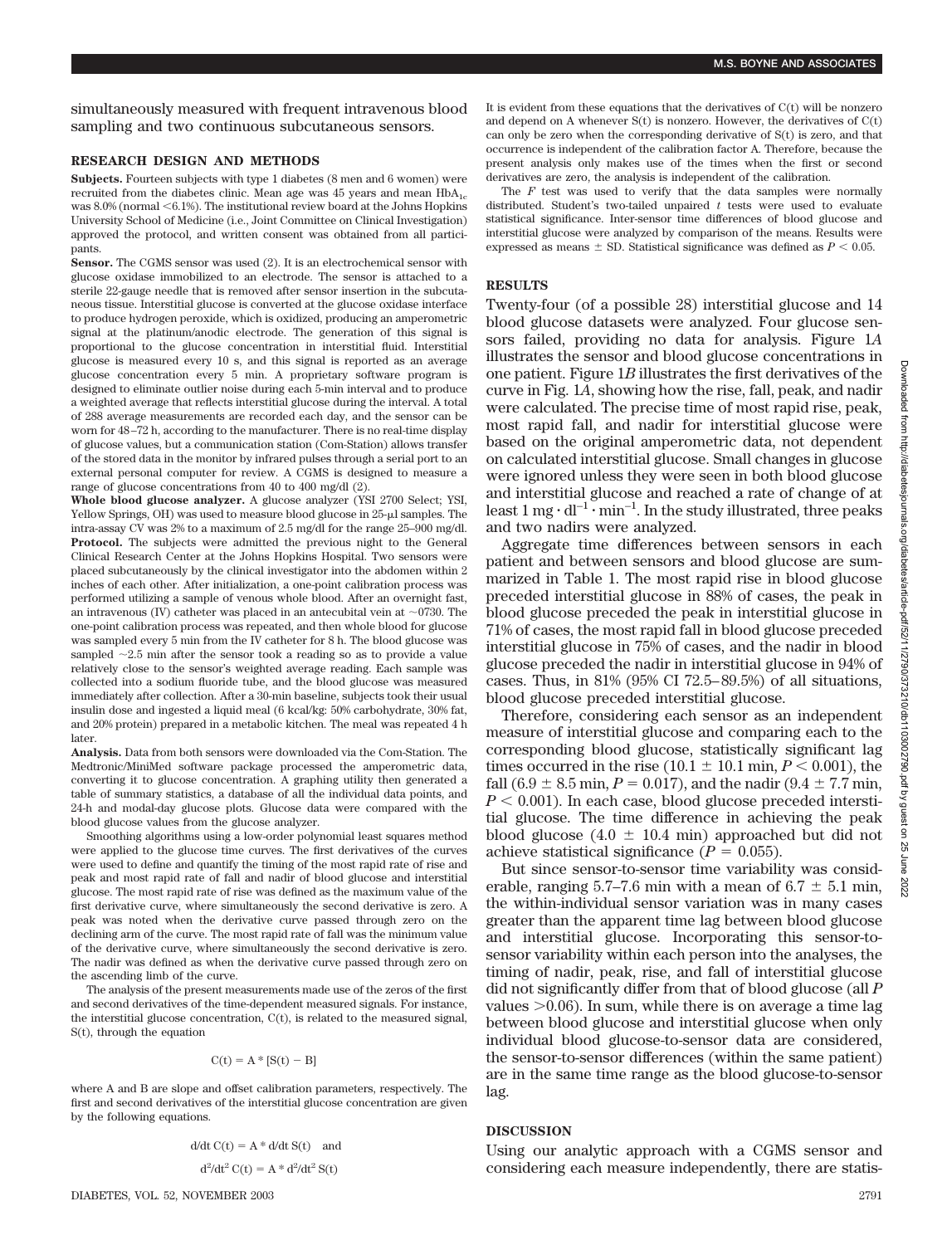

**FIG 1.** *A***: Glucose concentration by simultaneous venous sampling and two continuous subcutaneous glucose sensors.** *B***: The first derivatives of the glucose concentration curve from Fig. 1***A***.**

tically significant time differences for the rise, fall, and nadir of glucose between blood glucose and interstitial glucose (the time difference at peak glucose not reaching statistical significance). It is important to note that on average, blood glucose preceded the interstitial glucose at all points in the postprandial glucose curve, irrespective of whether blood glucose is rising, falling, or attaining peak or nadir, with a range of 4–10 min. We found no support for the notion that change in interstitial glucose precedes change in blood glucose when blood glucose is falling.

Furthermore, we found that it is essential to go beyond

the simple average blood glucose to interstitial glucose difference by using two sensors on each subject and measuring the differences between these two measures of interstitial glucose, recognizing that theoretically they should be equal, but in practice there would be betweensensor variability even within one subject. We found that the sensors do not react simultaneously and in fact have considerable random time lag between them, the  $6.7 \pm 5.3$ min difference being quantitatively similar to the average apparent interstitial glucose/blood glucose time lag. If that within-subject variance is taken into account, none of the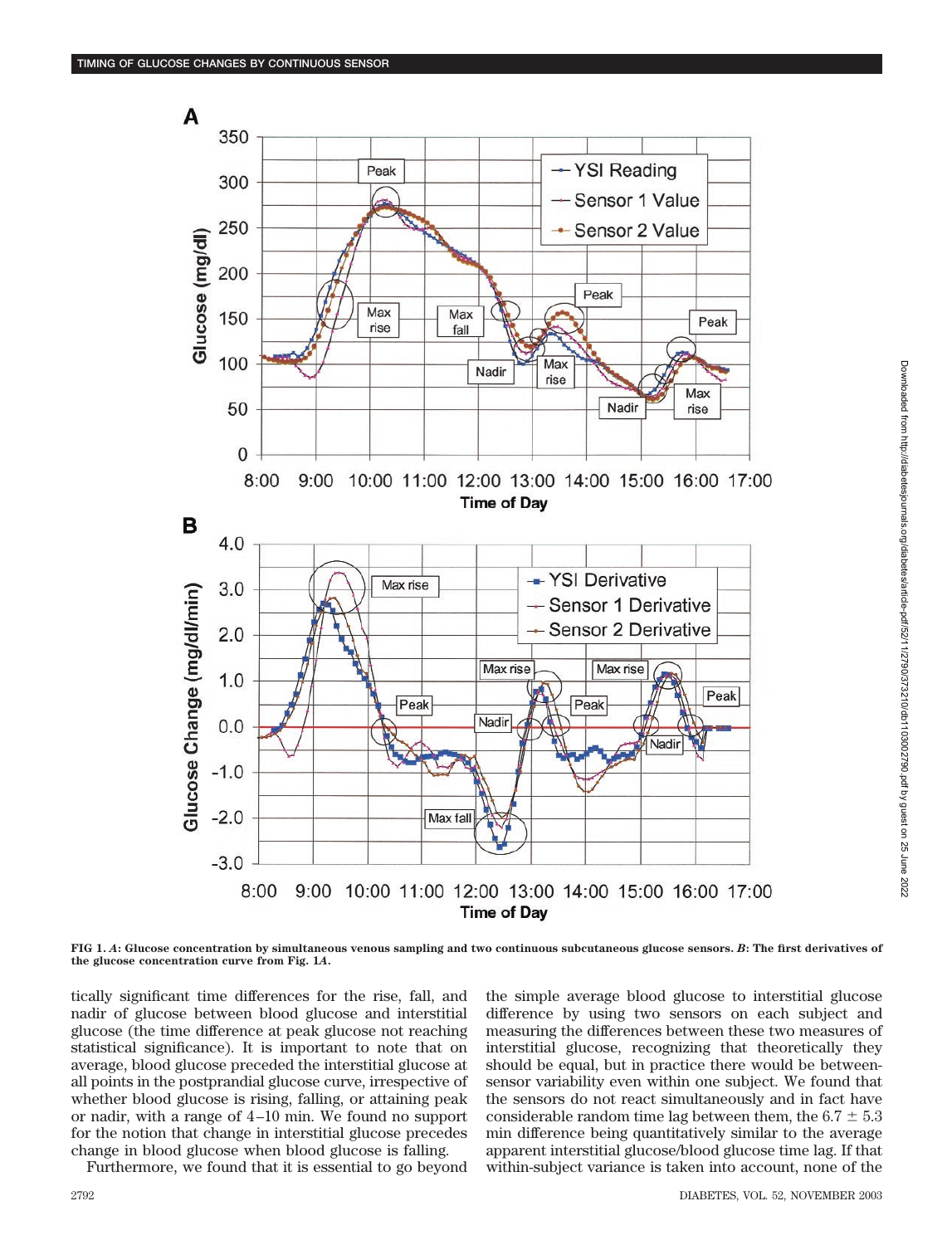TABLE $\overline{\phantom{0}}$ 

**M.S. BOYNE AND ASSOCIATES**

individual time differences between blood glucose and interstitial glucose retains significance (although one, for rising blood glucose, was marginally significant).

A large part of the time difference in this system is thus attributable to the individual sensor itself rather than to interstitial glucose/blood glucose dynamics. If there is a relatively large time lag built into the analysis, as is the case with the Cygnus GlucoWatch Biographer (18 min) (8), there is little power to detect a biologic time lag. Analytic time could be minimized if the sensor reported interstitial glucose measurements more frequently than every 5 min. Also, the wide confidence limits indicate that experiments with more subjects could add precision in our measurements. But our data illustrate that intersensor variability must be taken into consideration. It is not clear from the data whether the intersensor variability is constant across the entire glycemic range, but our impression is that the variability fluctuates in a nonpredictable manner.

After insulin administration, the hypothesis has been advanced that cellular glucose utilization would precede and cause a drop in interstitial glucose, followed by a drop in blood glucose—hypoglycohistiosis (low tissue glucose) preceding hypoglycemia (9). This effect has apparently been demonstrated in diabetic rats (10), diabetic dogs (11), and in some patients with type 1 diabetes (9). We found, however, that a drop in interstitial glucose preceded the fall in blood glucose in only 25% of cases. In 75% of cases, interstitial glucose lagged behind blood glucose. Again, this may be due to the operating characteristics of the glucose sensor in the subcutaneous space.

There has been discussion as to whether insulin itself modulates the time differences in the equilibration of interstitial and blood glucose (12). If so, lag times may differ from tissue to tissue, depending on insulin sensitivity and ambient insulin level (13), and in some cases hypoglycohistiosis may precede hypoglycemia. As the catheter of the CGMS system is imbedded in subcutaneous adipose tissue, it may reflect this particular tissue, but our data suggest that the vagaries of the sensors make it unlikely that we could measure variability in insulin action on specific tissues. At any rate, data from Rebrin et al. (14) and Steil et al. (15) using a canine model suggest that insulin does not alter extracellular glucose distribution.

Four sensors failed during this study. In one patient, bleeding was noted at the implantation site. Bleeding has been previously described as interfering with proper subcutaneous sensor function (9). Other sensors showed considerable drift in sensor signal although the reason for the drift is not obvious, possibly reflecting occult hemorrhage/thrombus formation, tissue protein adsorption, localized accumulation of inflammatory cells, or fibrous encapsulation at the sensor-tissue interface (7,16,17). Sensor drift into the hypoglycemic range was noted in several patients, but these "occult" hypoglycemic episodes were not corroborated by concurrent blood glucose measurements (data not shown). This phenomenon has been recently described by other investigators (18). It is to be emphasized that we did not recalibrate sensors in the way recommended for clinical use. Thus, we were rigorously testing time lag kinetics, not clinical accuracy or utility of the sensors.

In conclusion, using the CGMS sensor, a small but